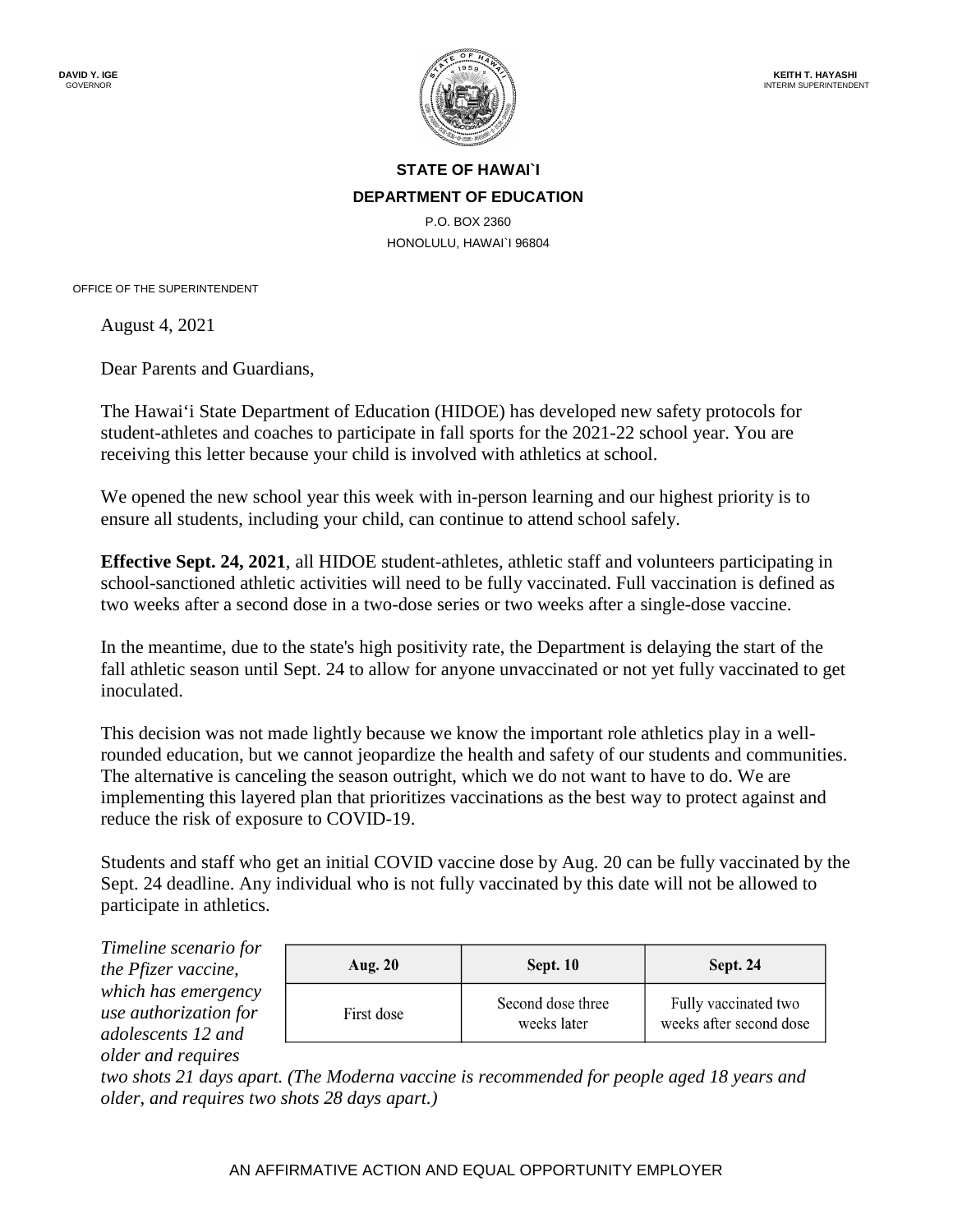Parents and Guardians August 4, 2021 Page 2

- By **Aug. 20, 2021**, proof of full vaccination or administration of the first and/or second vaccination dose must be submitted to your child's principal to initially qualify to participate in school-sanctioned athletic activities.
- By **Sept. 24, 2021**, proof of full vaccination must be submitted to your child's principal prior to participation in school-sanctioned athletic activities.

Vaccination cards will be scanned by the school and a copy will be kept with other required documents and submitted to the school health assistant for input into the student's health records. Copies of vaccination cards shall be treated as confidential health information.

Students and adults may seek exemption from COVID-19 vaccination requirements for religious or medical reasons, with the appropriate documentation. *[Medical exemptions](https://health.hawaii.gov/docd/files/2013/07/11-157.pdf)* (bit.ly/3imCg8E) must be verified in writing by a licensed physician. If an exemption is granted, the individual will be allowed to participate in athletics but will be required to submit to twice-weekly COVID-19 tests.

Thank you for your continued support and cooperation.

Sincerely,

(Ceiter Stongs-

Keith T. Hayashi Interim Superintendent

KTH:nk